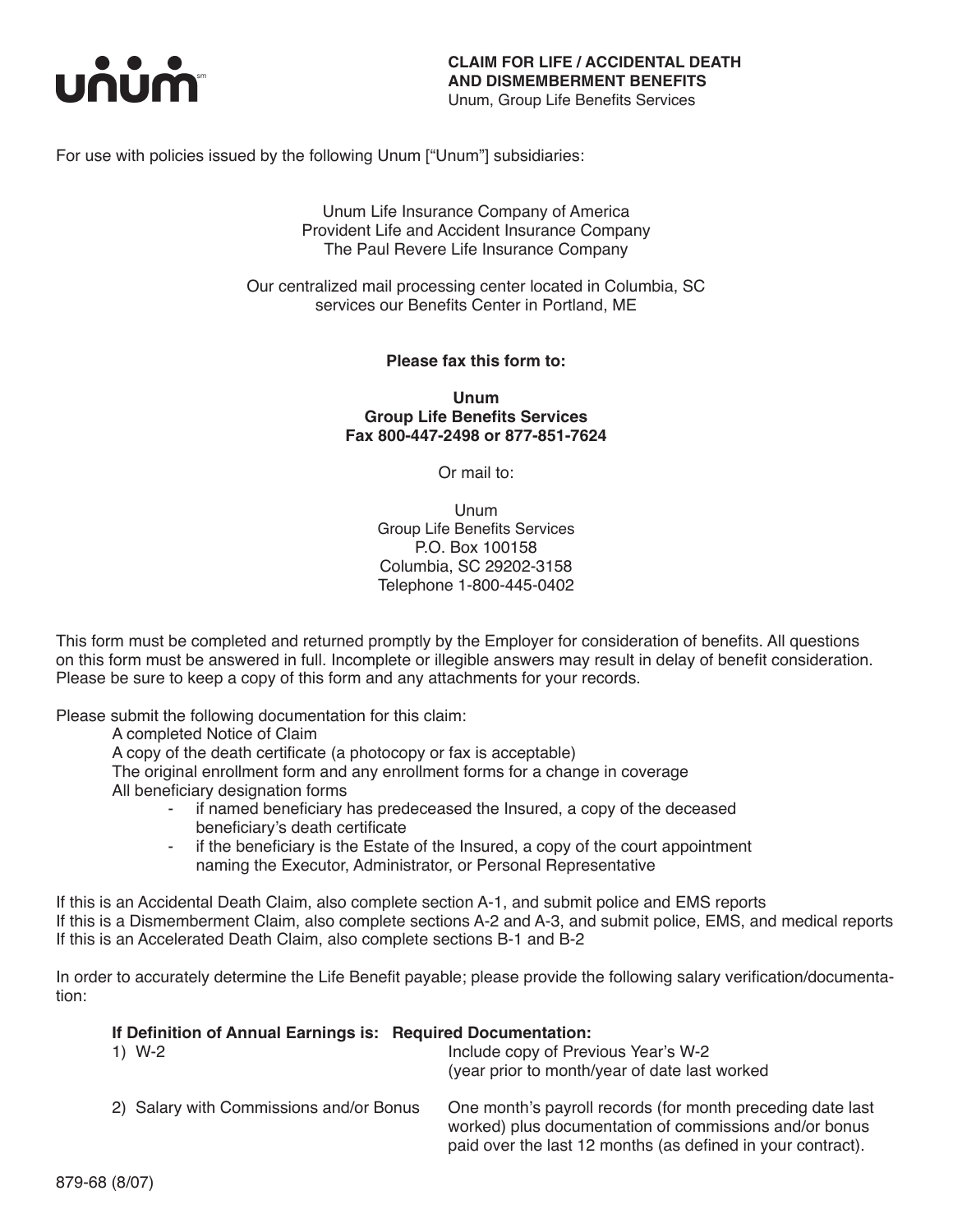unun

 $\overline{a}$ 

### **Claim Fraud Warning Statements**

For your protection, the laws of several states, including Alaska, Arizona, Arkansas, Delaware, Idaho, Indiana, Kentucky, Louisiana, Minnesota, New Hampshire, Ohio and Oklahoma, and others require the following statement to appear:

#### Fraud Warning

Any person who knowingly, and with intent to injure, defraud, or deceive an insurance company, files a statement of claim containing any false, incomplete, or misleading information is guilty of insurance fraud, which is a felony.

### Fraud Warning for California Residents

For your protection, California law requires the following to appear: Any person who knowingly, presents a false or fraudulent claim for the payment of a loss is guilty of a crime and may be subject to fines and confinement in state prison.

#### Fraud Warning for Colorado Residents

It is unlawful to knowingly provide false, incomplete, or misleading facts or information to an insurance company for the purpose of defrauding or attempting to defraud the company. Penalties may include imprisonment, fines, denial of insurance and civil damages. Any insurance company or agent of an insurance company who knowingly provides false, incomplete, or misleading facts or information to a policyholder or claimant for the purpose of defrauding or attempting to defraud the policyholder or claimant with regard to a settlement or award payable from insurance proceeds shall be reported to the Colorado Division of Insurance within the Department of Regulatory Agencies.

Fraud Warning for District of Columbia, Maine, Tennessee, Virginia, and Washington Residents It is a crime to knowingly provide false, incomplete or misleading information to an insurance company for the purposes of defrauding the company. Penalties may include imprisonment, fines or a denial of insurance benefits.

### Fraud Warning for Florida Residents

Any person who knowingly and with intent to injure, defraud or deceive any insurance company, files a statement of claim or an application containing false, incomplete or misleading information is guilty of a felony of the third degree.

### Fraud Statement for New Jersey, New Mexico and Pennsylvania Residents

Any person who knowingly and with intent to defraud any insurance company or other person files an application for insurance or statement of claim containing any materially false information or conceals for the purpose of misleading, information concerning any fact material thereto commits a fraudulent insurance act, which is a crime and subjects such person to criminal and civil penalties.

Fraud Statement for New York Residents

Any person who knowingly and with the intent to defraud any insurance company or other person files an application for insurance or statement of claim containing materially false information, or conceals for the purpose of misleading, information concerning any fact material thereto, commits a fraudulent insurance act, which is a crime, and shall also be subject to a civil penalty not to exceed five thousand dollars and the stated value of the claim for each such violation.

#### Fraud Statement for Puerto Rico Residents

Any person who knowingly and with the intention of defrauding presents false information in an insurance application, or presents, helps, or causes the presentation of a fraudulent claim for the payment of a loss or any other benefit, or presents more than one claim for the same damage or loss, shall incur a felony and, upon conviction, shall be sanctioned for each violation with the penalty of a fine of not less than five thousand (5,000) dollars and not more than ten thousand (10,000) dollars, or a fixed term of imprisonment for three (3) years, or both penalties. If aggravating circumstances are present, the penalty thus established may be increased to a maximum of five (5) years; if extenuating circumstances are present, it may be reduced to a minimum of two (2) years.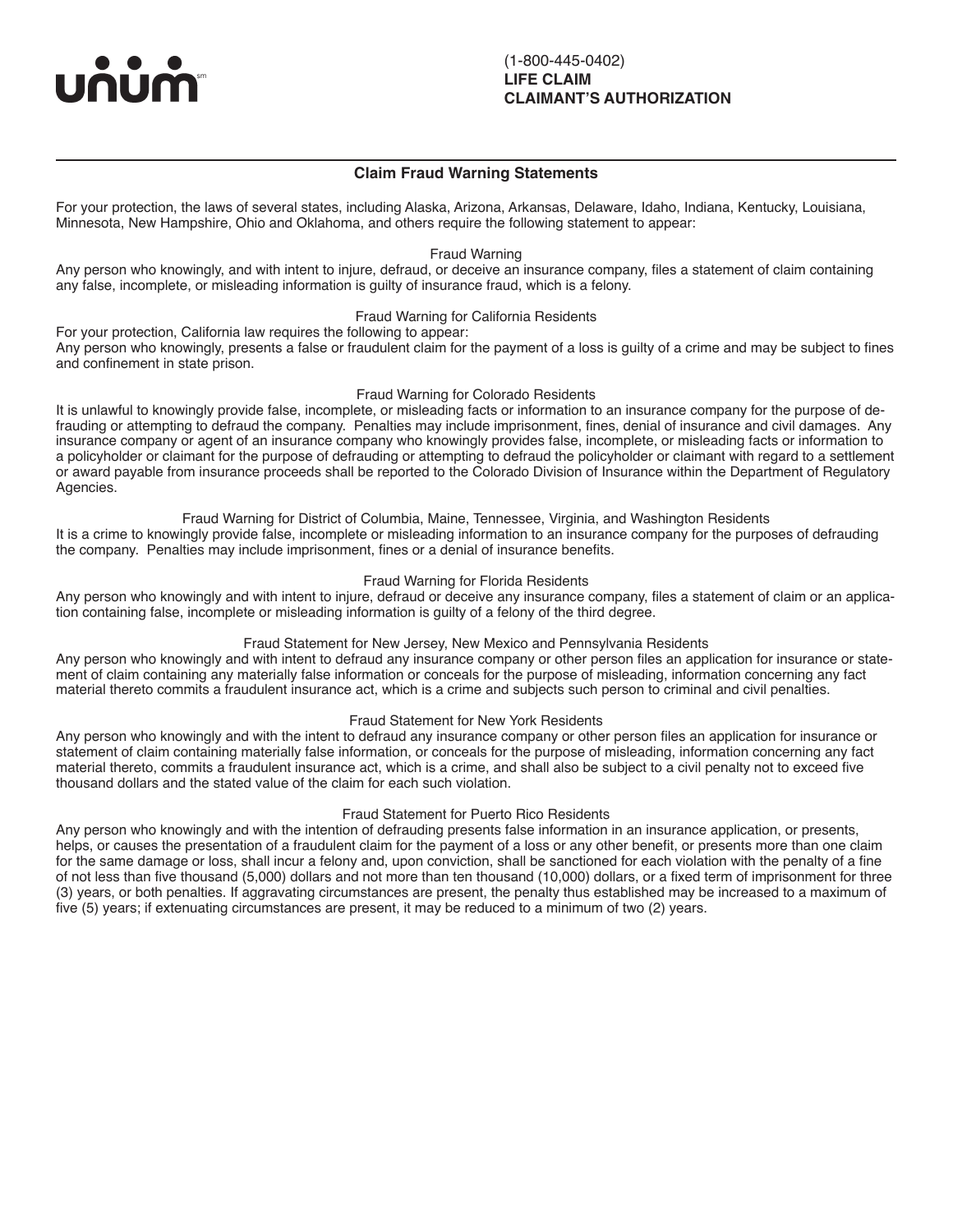## **SECTION 1: INSURANCE INFORMATION**

| □ Life - Policy Number ____________  Division _________<br>$\Box$ Voluntary<br>$\Box$ Dependent?<br>AD&D - Policy Number ____________ Division __________<br>$\Box$ Dependent?<br>□ Special Risk – policy number ________ _________ GTA ___________<br>$\Box$ Dependent?<br>SECTION 3: EMPLOYEE INFORMATION<br>Please provide any other names (i.e., maiden name, alias, hyphenated name, etc.) that this person is or has been known by.<br><u> 1989 - Johann Stoff, deutscher Stoff, der Stoff, der Stoff, der Stoff, der Stoff, der Stoff, der Stoff, der S</u><br>Hourly or Salary Employee? ___________<br>Date of Hire _______________ Effective Date of Coverage _____________<br>Date Last Physically at Work ______________ Reason for Ceasing Work ________<br>Is the employee receiving any company sponsored retirement benefits? $\Box$ Yes $\Box$ No<br>$\begin{picture}(20,20) \put(0,0){\line(1,0){10}} \put(15,0){\line(1,0){10}} \put(15,0){\line(1,0){10}} \put(15,0){\line(1,0){10}} \put(15,0){\line(1,0){10}} \put(15,0){\line(1,0){10}} \put(15,0){\line(1,0){10}} \put(15,0){\line(1,0){10}} \put(15,0){\line(1,0){10}} \put(15,0){\line(1,0){10}} \put(15,0){\line(1,0){10}} \put(15,0){\line(1$<br><b>Basic Life</b><br>Supplemental Life<br>$\frac{1}{2}$<br>Special Risk Basic \$<br>Basic AD&D<br>Supplemental AD&D \$<br>Special Risk Supp \$__________<br>$\frac{1}{2}$<br><b>Travel Accident</b><br><b>Basic Life</b><br>Date of Last Change in<br>Amount of<br>Increased<br>Decreased<br>Last Change Supplemental Life<br>\$___________ Increased<br>Decreased<br>\$___________ Increased<br>Basic AD&D<br>Decreased<br>\$___________ Increased<br>Supplemental<br>Decreased<br>\$___________ Increased<br><b>Travel Accident</b><br>Decreased<br>\$___________ Increased<br>Special Risk Basic<br>Decreased<br>Special Risk Supp<br>\$___________ Increased<br>Decreased<br>Date of Last Premium Payment ___________________<br>If accidental claim being submitted, does the deceased have any unmarried dependent children currently at the 12th<br>grade level or who are enrolled in an institution of higher learning beyond the 12th grade? $\square$ Yes $\square$ No<br>Age $\_\_$<br>Age $\_\_$ | Indicate the type of claim being filed: |  |  |
|--------------------------------------------------------------------------------------------------------------------------------------------------------------------------------------------------------------------------------------------------------------------------------------------------------------------------------------------------------------------------------------------------------------------------------------------------------------------------------------------------------------------------------------------------------------------------------------------------------------------------------------------------------------------------------------------------------------------------------------------------------------------------------------------------------------------------------------------------------------------------------------------------------------------------------------------------------------------------------------------------------------------------------------------------------------------------------------------------------------------------------------------------------------------------------------------------------------------------------------------------------------------------------------------------------------------------------------------------------------------------------------------------------------------------------------------------------------------------------------------------------------------------------------------------------------------------------------------------------------------------------------------------------------------------------------------------------------------------------------------------------------------------------------------------------------------------------------------------------------------------------------------------------------------------------------------------------------------------------------------------------------------------------------------------------------------------------------------------------------------------------------------------------------------------------------------------------------------------------------------|-----------------------------------------|--|--|
|                                                                                                                                                                                                                                                                                                                                                                                                                                                                                                                                                                                                                                                                                                                                                                                                                                                                                                                                                                                                                                                                                                                                                                                                                                                                                                                                                                                                                                                                                                                                                                                                                                                                                                                                                                                                                                                                                                                                                                                                                                                                                                                                                                                                                                            |                                         |  |  |
|                                                                                                                                                                                                                                                                                                                                                                                                                                                                                                                                                                                                                                                                                                                                                                                                                                                                                                                                                                                                                                                                                                                                                                                                                                                                                                                                                                                                                                                                                                                                                                                                                                                                                                                                                                                                                                                                                                                                                                                                                                                                                                                                                                                                                                            |                                         |  |  |
|                                                                                                                                                                                                                                                                                                                                                                                                                                                                                                                                                                                                                                                                                                                                                                                                                                                                                                                                                                                                                                                                                                                                                                                                                                                                                                                                                                                                                                                                                                                                                                                                                                                                                                                                                                                                                                                                                                                                                                                                                                                                                                                                                                                                                                            |                                         |  |  |
|                                                                                                                                                                                                                                                                                                                                                                                                                                                                                                                                                                                                                                                                                                                                                                                                                                                                                                                                                                                                                                                                                                                                                                                                                                                                                                                                                                                                                                                                                                                                                                                                                                                                                                                                                                                                                                                                                                                                                                                                                                                                                                                                                                                                                                            | <b>SECTION 2: EMPLOYER INFORMATION</b>  |  |  |
|                                                                                                                                                                                                                                                                                                                                                                                                                                                                                                                                                                                                                                                                                                                                                                                                                                                                                                                                                                                                                                                                                                                                                                                                                                                                                                                                                                                                                                                                                                                                                                                                                                                                                                                                                                                                                                                                                                                                                                                                                                                                                                                                                                                                                                            |                                         |  |  |
|                                                                                                                                                                                                                                                                                                                                                                                                                                                                                                                                                                                                                                                                                                                                                                                                                                                                                                                                                                                                                                                                                                                                                                                                                                                                                                                                                                                                                                                                                                                                                                                                                                                                                                                                                                                                                                                                                                                                                                                                                                                                                                                                                                                                                                            |                                         |  |  |
|                                                                                                                                                                                                                                                                                                                                                                                                                                                                                                                                                                                                                                                                                                                                                                                                                                                                                                                                                                                                                                                                                                                                                                                                                                                                                                                                                                                                                                                                                                                                                                                                                                                                                                                                                                                                                                                                                                                                                                                                                                                                                                                                                                                                                                            |                                         |  |  |
|                                                                                                                                                                                                                                                                                                                                                                                                                                                                                                                                                                                                                                                                                                                                                                                                                                                                                                                                                                                                                                                                                                                                                                                                                                                                                                                                                                                                                                                                                                                                                                                                                                                                                                                                                                                                                                                                                                                                                                                                                                                                                                                                                                                                                                            |                                         |  |  |
|                                                                                                                                                                                                                                                                                                                                                                                                                                                                                                                                                                                                                                                                                                                                                                                                                                                                                                                                                                                                                                                                                                                                                                                                                                                                                                                                                                                                                                                                                                                                                                                                                                                                                                                                                                                                                                                                                                                                                                                                                                                                                                                                                                                                                                            |                                         |  |  |
|                                                                                                                                                                                                                                                                                                                                                                                                                                                                                                                                                                                                                                                                                                                                                                                                                                                                                                                                                                                                                                                                                                                                                                                                                                                                                                                                                                                                                                                                                                                                                                                                                                                                                                                                                                                                                                                                                                                                                                                                                                                                                                                                                                                                                                            |                                         |  |  |
|                                                                                                                                                                                                                                                                                                                                                                                                                                                                                                                                                                                                                                                                                                                                                                                                                                                                                                                                                                                                                                                                                                                                                                                                                                                                                                                                                                                                                                                                                                                                                                                                                                                                                                                                                                                                                                                                                                                                                                                                                                                                                                                                                                                                                                            |                                         |  |  |
|                                                                                                                                                                                                                                                                                                                                                                                                                                                                                                                                                                                                                                                                                                                                                                                                                                                                                                                                                                                                                                                                                                                                                                                                                                                                                                                                                                                                                                                                                                                                                                                                                                                                                                                                                                                                                                                                                                                                                                                                                                                                                                                                                                                                                                            |                                         |  |  |
|                                                                                                                                                                                                                                                                                                                                                                                                                                                                                                                                                                                                                                                                                                                                                                                                                                                                                                                                                                                                                                                                                                                                                                                                                                                                                                                                                                                                                                                                                                                                                                                                                                                                                                                                                                                                                                                                                                                                                                                                                                                                                                                                                                                                                                            |                                         |  |  |
|                                                                                                                                                                                                                                                                                                                                                                                                                                                                                                                                                                                                                                                                                                                                                                                                                                                                                                                                                                                                                                                                                                                                                                                                                                                                                                                                                                                                                                                                                                                                                                                                                                                                                                                                                                                                                                                                                                                                                                                                                                                                                                                                                                                                                                            |                                         |  |  |
|                                                                                                                                                                                                                                                                                                                                                                                                                                                                                                                                                                                                                                                                                                                                                                                                                                                                                                                                                                                                                                                                                                                                                                                                                                                                                                                                                                                                                                                                                                                                                                                                                                                                                                                                                                                                                                                                                                                                                                                                                                                                                                                                                                                                                                            |                                         |  |  |
|                                                                                                                                                                                                                                                                                                                                                                                                                                                                                                                                                                                                                                                                                                                                                                                                                                                                                                                                                                                                                                                                                                                                                                                                                                                                                                                                                                                                                                                                                                                                                                                                                                                                                                                                                                                                                                                                                                                                                                                                                                                                                                                                                                                                                                            |                                         |  |  |
|                                                                                                                                                                                                                                                                                                                                                                                                                                                                                                                                                                                                                                                                                                                                                                                                                                                                                                                                                                                                                                                                                                                                                                                                                                                                                                                                                                                                                                                                                                                                                                                                                                                                                                                                                                                                                                                                                                                                                                                                                                                                                                                                                                                                                                            |                                         |  |  |
|                                                                                                                                                                                                                                                                                                                                                                                                                                                                                                                                                                                                                                                                                                                                                                                                                                                                                                                                                                                                                                                                                                                                                                                                                                                                                                                                                                                                                                                                                                                                                                                                                                                                                                                                                                                                                                                                                                                                                                                                                                                                                                                                                                                                                                            |                                         |  |  |
|                                                                                                                                                                                                                                                                                                                                                                                                                                                                                                                                                                                                                                                                                                                                                                                                                                                                                                                                                                                                                                                                                                                                                                                                                                                                                                                                                                                                                                                                                                                                                                                                                                                                                                                                                                                                                                                                                                                                                                                                                                                                                                                                                                                                                                            |                                         |  |  |
|                                                                                                                                                                                                                                                                                                                                                                                                                                                                                                                                                                                                                                                                                                                                                                                                                                                                                                                                                                                                                                                                                                                                                                                                                                                                                                                                                                                                                                                                                                                                                                                                                                                                                                                                                                                                                                                                                                                                                                                                                                                                                                                                                                                                                                            |                                         |  |  |
|                                                                                                                                                                                                                                                                                                                                                                                                                                                                                                                                                                                                                                                                                                                                                                                                                                                                                                                                                                                                                                                                                                                                                                                                                                                                                                                                                                                                                                                                                                                                                                                                                                                                                                                                                                                                                                                                                                                                                                                                                                                                                                                                                                                                                                            |                                         |  |  |
|                                                                                                                                                                                                                                                                                                                                                                                                                                                                                                                                                                                                                                                                                                                                                                                                                                                                                                                                                                                                                                                                                                                                                                                                                                                                                                                                                                                                                                                                                                                                                                                                                                                                                                                                                                                                                                                                                                                                                                                                                                                                                                                                                                                                                                            | Amount of Unum Group Life Insurance:    |  |  |
|                                                                                                                                                                                                                                                                                                                                                                                                                                                                                                                                                                                                                                                                                                                                                                                                                                                                                                                                                                                                                                                                                                                                                                                                                                                                                                                                                                                                                                                                                                                                                                                                                                                                                                                                                                                                                                                                                                                                                                                                                                                                                                                                                                                                                                            |                                         |  |  |
|                                                                                                                                                                                                                                                                                                                                                                                                                                                                                                                                                                                                                                                                                                                                                                                                                                                                                                                                                                                                                                                                                                                                                                                                                                                                                                                                                                                                                                                                                                                                                                                                                                                                                                                                                                                                                                                                                                                                                                                                                                                                                                                                                                                                                                            |                                         |  |  |
|                                                                                                                                                                                                                                                                                                                                                                                                                                                                                                                                                                                                                                                                                                                                                                                                                                                                                                                                                                                                                                                                                                                                                                                                                                                                                                                                                                                                                                                                                                                                                                                                                                                                                                                                                                                                                                                                                                                                                                                                                                                                                                                                                                                                                                            |                                         |  |  |
|                                                                                                                                                                                                                                                                                                                                                                                                                                                                                                                                                                                                                                                                                                                                                                                                                                                                                                                                                                                                                                                                                                                                                                                                                                                                                                                                                                                                                                                                                                                                                                                                                                                                                                                                                                                                                                                                                                                                                                                                                                                                                                                                                                                                                                            |                                         |  |  |
|                                                                                                                                                                                                                                                                                                                                                                                                                                                                                                                                                                                                                                                                                                                                                                                                                                                                                                                                                                                                                                                                                                                                                                                                                                                                                                                                                                                                                                                                                                                                                                                                                                                                                                                                                                                                                                                                                                                                                                                                                                                                                                                                                                                                                                            | Amount of Insurance ______________      |  |  |
|                                                                                                                                                                                                                                                                                                                                                                                                                                                                                                                                                                                                                                                                                                                                                                                                                                                                                                                                                                                                                                                                                                                                                                                                                                                                                                                                                                                                                                                                                                                                                                                                                                                                                                                                                                                                                                                                                                                                                                                                                                                                                                                                                                                                                                            |                                         |  |  |
|                                                                                                                                                                                                                                                                                                                                                                                                                                                                                                                                                                                                                                                                                                                                                                                                                                                                                                                                                                                                                                                                                                                                                                                                                                                                                                                                                                                                                                                                                                                                                                                                                                                                                                                                                                                                                                                                                                                                                                                                                                                                                                                                                                                                                                            |                                         |  |  |
|                                                                                                                                                                                                                                                                                                                                                                                                                                                                                                                                                                                                                                                                                                                                                                                                                                                                                                                                                                                                                                                                                                                                                                                                                                                                                                                                                                                                                                                                                                                                                                                                                                                                                                                                                                                                                                                                                                                                                                                                                                                                                                                                                                                                                                            |                                         |  |  |
|                                                                                                                                                                                                                                                                                                                                                                                                                                                                                                                                                                                                                                                                                                                                                                                                                                                                                                                                                                                                                                                                                                                                                                                                                                                                                                                                                                                                                                                                                                                                                                                                                                                                                                                                                                                                                                                                                                                                                                                                                                                                                                                                                                                                                                            |                                         |  |  |
|                                                                                                                                                                                                                                                                                                                                                                                                                                                                                                                                                                                                                                                                                                                                                                                                                                                                                                                                                                                                                                                                                                                                                                                                                                                                                                                                                                                                                                                                                                                                                                                                                                                                                                                                                                                                                                                                                                                                                                                                                                                                                                                                                                                                                                            |                                         |  |  |
|                                                                                                                                                                                                                                                                                                                                                                                                                                                                                                                                                                                                                                                                                                                                                                                                                                                                                                                                                                                                                                                                                                                                                                                                                                                                                                                                                                                                                                                                                                                                                                                                                                                                                                                                                                                                                                                                                                                                                                                                                                                                                                                                                                                                                                            |                                         |  |  |
|                                                                                                                                                                                                                                                                                                                                                                                                                                                                                                                                                                                                                                                                                                                                                                                                                                                                                                                                                                                                                                                                                                                                                                                                                                                                                                                                                                                                                                                                                                                                                                                                                                                                                                                                                                                                                                                                                                                                                                                                                                                                                                                                                                                                                                            |                                         |  |  |
|                                                                                                                                                                                                                                                                                                                                                                                                                                                                                                                                                                                                                                                                                                                                                                                                                                                                                                                                                                                                                                                                                                                                                                                                                                                                                                                                                                                                                                                                                                                                                                                                                                                                                                                                                                                                                                                                                                                                                                                                                                                                                                                                                                                                                                            |                                         |  |  |
|                                                                                                                                                                                                                                                                                                                                                                                                                                                                                                                                                                                                                                                                                                                                                                                                                                                                                                                                                                                                                                                                                                                                                                                                                                                                                                                                                                                                                                                                                                                                                                                                                                                                                                                                                                                                                                                                                                                                                                                                                                                                                                                                                                                                                                            |                                         |  |  |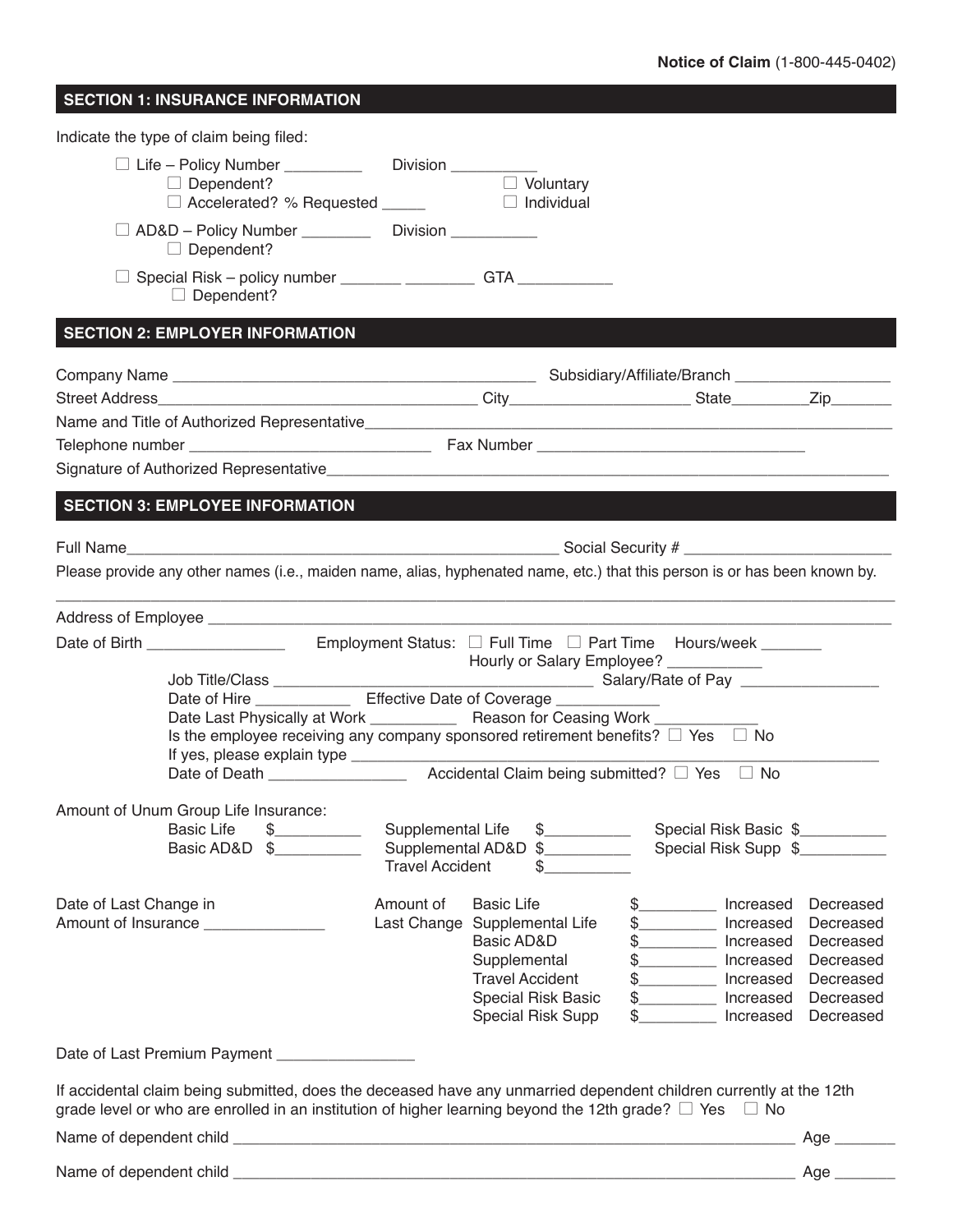|                                                                                          |  |  | Date of Birth _________ Effective Date of Insurance _______ Date of Death ______ Amount of Life Coverage ______ |  |
|------------------------------------------------------------------------------------------|--|--|-----------------------------------------------------------------------------------------------------------------|--|
| Dependent Social Security # __________________________                                   |  |  | Amount of AD&D Coverage _______                                                                                 |  |
| Was employee actively working at time of death of dependent? $\Box$ Yes $\Box$ No        |  |  |                                                                                                                 |  |
| SECTION 5 BENEFICIARY INFORMATION (Please attach additional sheet if necessary)          |  |  |                                                                                                                 |  |
|                                                                                          |  |  |                                                                                                                 |  |
|                                                                                          |  |  |                                                                                                                 |  |
|                                                                                          |  |  |                                                                                                                 |  |
|                                                                                          |  |  |                                                                                                                 |  |
|                                                                                          |  |  |                                                                                                                 |  |
|                                                                                          |  |  |                                                                                                                 |  |
|                                                                                          |  |  |                                                                                                                 |  |
|                                                                                          |  |  |                                                                                                                 |  |
|                                                                                          |  |  |                                                                                                                 |  |
|                                                                                          |  |  |                                                                                                                 |  |
|                                                                                          |  |  |                                                                                                                 |  |
|                                                                                          |  |  |                                                                                                                 |  |
|                                                                                          |  |  |                                                                                                                 |  |
|                                                                                          |  |  |                                                                                                                 |  |
|                                                                                          |  |  |                                                                                                                 |  |
|                                                                                          |  |  |                                                                                                                 |  |
|                                                                                          |  |  |                                                                                                                 |  |
|                                                                                          |  |  |                                                                                                                 |  |
| <b>SECTION 6. MINOR BENEFICIARY INFORMATION</b>                                          |  |  |                                                                                                                 |  |
| If any of the above beneficiaries are minors, please complete the following information: |  |  |                                                                                                                 |  |
|                                                                                          |  |  |                                                                                                                 |  |
|                                                                                          |  |  |                                                                                                                 |  |
| (include Guardian/Custodian papers if applicable)                                        |  |  |                                                                                                                 |  |
|                                                                                          |  |  |                                                                                                                 |  |
|                                                                                          |  |  |                                                                                                                 |  |
|                                                                                          |  |  | SECTION 7. SURVIVOR INFORMATION (Complete for claims eligible for Survivor Financial Counseling)                |  |
|                                                                                          |  |  |                                                                                                                 |  |
|                                                                                          |  |  |                                                                                                                 |  |

**SECTION 4. DEPENDENT INFORMATION (for Dependent claim)**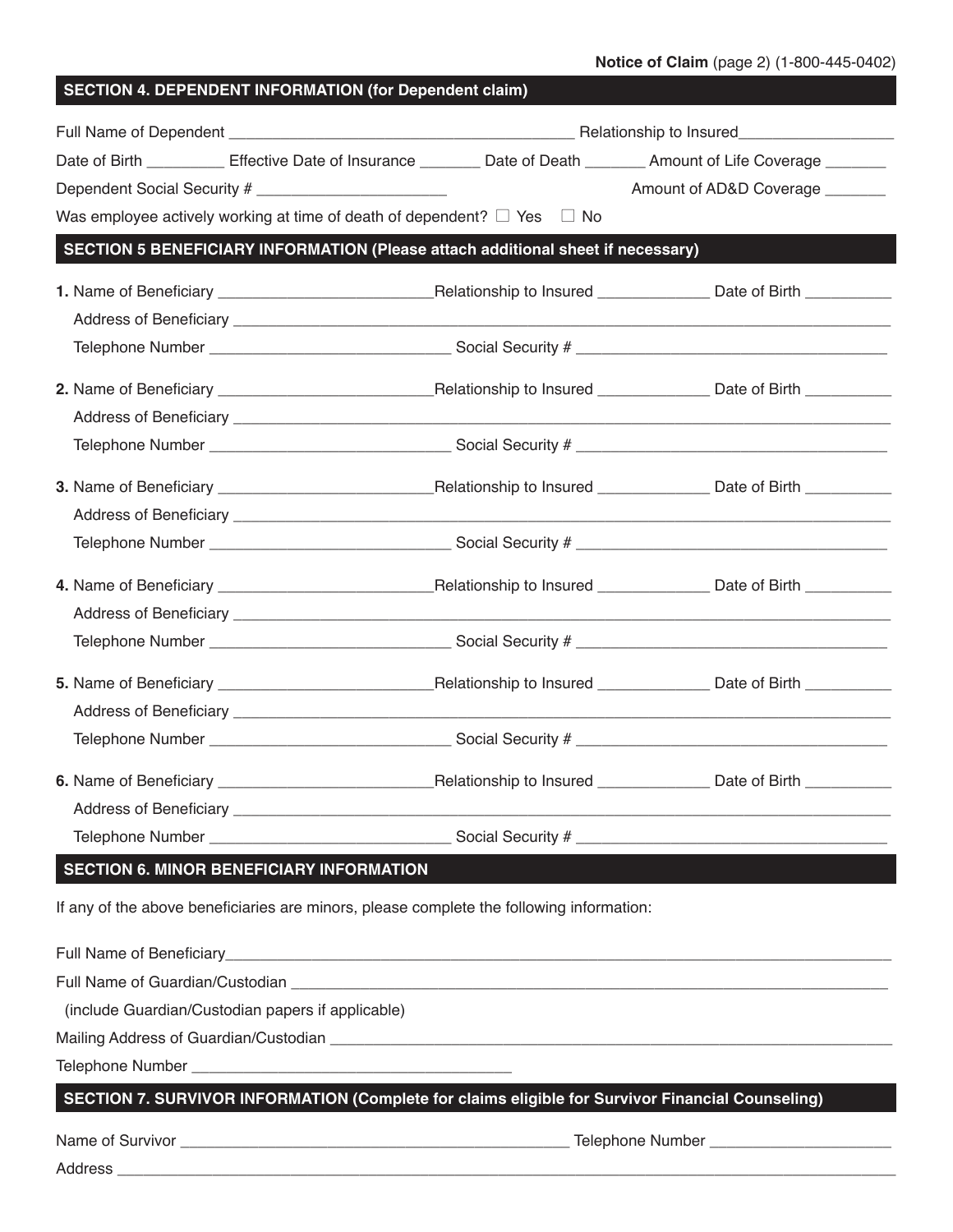|                                                                           | TO BE COMPLETED BY BENEFICIARY OR AUTHORIZED REPRESENTATIVE: Please Answer All Questions                                                                                                                                      |
|---------------------------------------------------------------------------|-------------------------------------------------------------------------------------------------------------------------------------------------------------------------------------------------------------------------------|
|                                                                           |                                                                                                                                                                                                                               |
|                                                                           |                                                                                                                                                                                                                               |
|                                                                           |                                                                                                                                                                                                                               |
|                                                                           |                                                                                                                                                                                                                               |
|                                                                           |                                                                                                                                                                                                                               |
| List all Physicians and Surgeons who attended deceased for these injuries |                                                                                                                                                                                                                               |
|                                                                           |                                                                                                                                                                                                                               |
|                                                                           |                                                                                                                                                                                                                               |
|                                                                           |                                                                                                                                                                                                                               |
|                                                                           |                                                                                                                                                                                                                               |
| (Note: attach summary of autopsy report or copy of inquest proceedings)   |                                                                                                                                                                                                                               |
| List all witnesses to the accident                                        |                                                                                                                                                                                                                               |
|                                                                           |                                                                                                                                                                                                                               |
|                                                                           |                                                                                                                                                                                                                               |
|                                                                           |                                                                                                                                                                                                                               |
| List all investigating authorities                                        |                                                                                                                                                                                                                               |
|                                                                           |                                                                                                                                                                                                                               |
|                                                                           |                                                                                                                                                                                                                               |
|                                                                           | List all physicians who have attended deceased during the last five years (State ailments involved)                                                                                                                           |
|                                                                           |                                                                                                                                                                                                                               |
|                                                                           |                                                                                                                                                                                                                               |
|                                                                           |                                                                                                                                                                                                                               |
|                                                                           |                                                                                                                                                                                                                               |
|                                                                           |                                                                                                                                                                                                                               |
|                                                                           | Ailment Learner and Ailment Learner and Aircraft and Aircraft and Aircraft and Aircraft and Aircraft and Aircraft and Aircraft and Aircraft and Aircraft and Aircraft and Aircraft and Aircraft and Aircraft and Aircraft and |
|                                                                           |                                                                                                                                                                                                                               |
|                                                                           |                                                                                                                                                                                                                               |
|                                                                           |                                                                                                                                                                                                                               |
|                                                                           |                                                                                                                                                                                                                               |
| In what capacity are you acting to complete this form?                    |                                                                                                                                                                                                                               |
| $\Box$ Named Beneficiary $\Box$ Representative of Named Beneficiary       | $\Box$ Administrator of Estate                                                                                                                                                                                                |
|                                                                           |                                                                                                                                                                                                                               |
|                                                                           |                                                                                                                                                                                                                               |
|                                                                           |                                                                                                                                                                                                                               |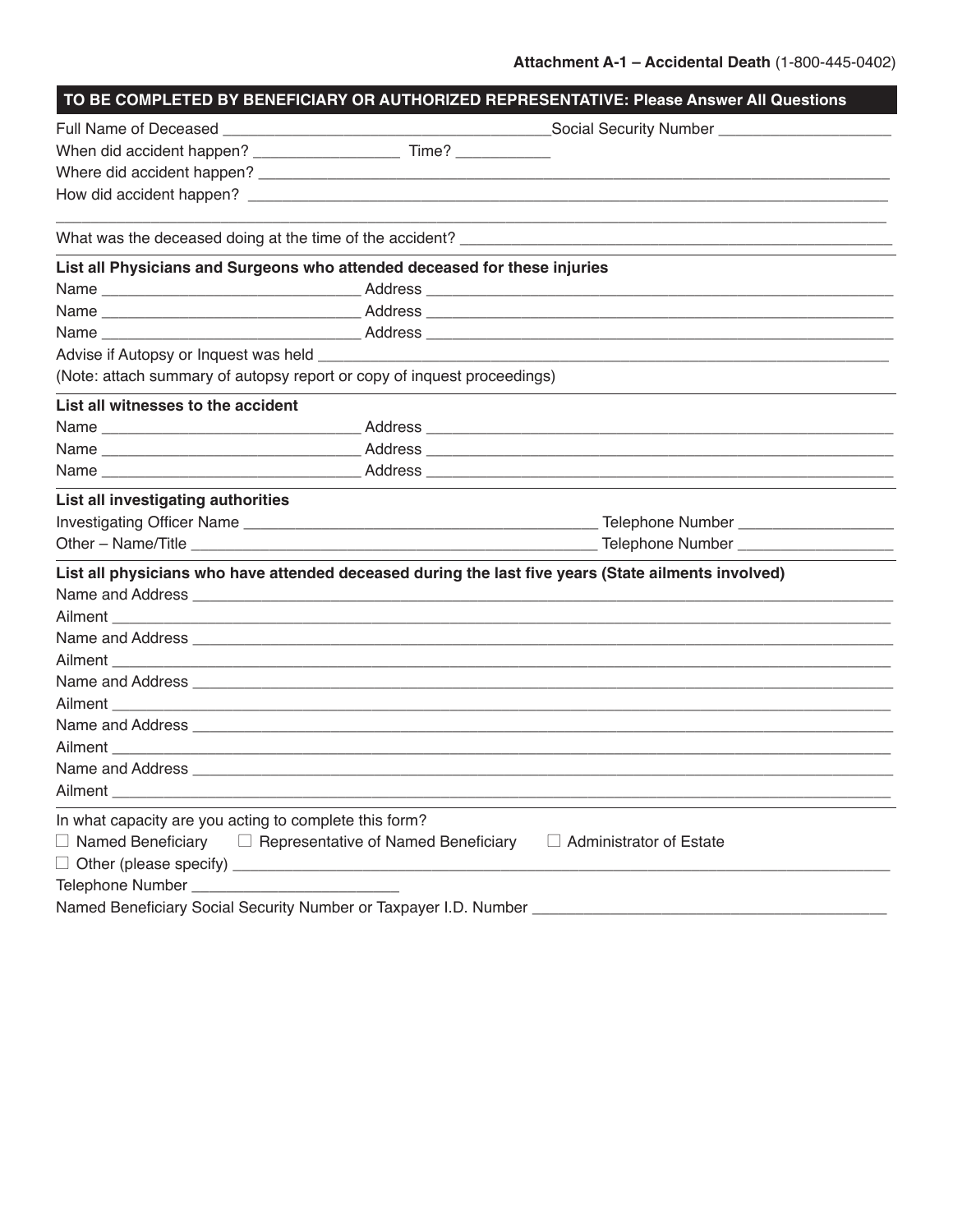| TO BE COMPLETED BY THE CLAIMANT |                                                                                                                 |
|---------------------------------|-----------------------------------------------------------------------------------------------------------------|
|                                 |                                                                                                                 |
|                                 |                                                                                                                 |
|                                 |                                                                                                                 |
|                                 |                                                                                                                 |
|                                 |                                                                                                                 |
|                                 |                                                                                                                 |
|                                 |                                                                                                                 |
|                                 |                                                                                                                 |
|                                 |                                                                                                                 |
|                                 |                                                                                                                 |
|                                 | Please describe the loss for which benefits are being claimed. (Please attach an additional sheet if necessary) |
|                                 |                                                                                                                 |
|                                 |                                                                                                                 |
|                                 |                                                                                                                 |
|                                 |                                                                                                                 |
|                                 |                                                                                                                 |
|                                 |                                                                                                                 |
|                                 |                                                                                                                 |
|                                 |                                                                                                                 |
|                                 |                                                                                                                 |
|                                 |                                                                                                                 |
|                                 |                                                                                                                 |
|                                 |                                                                                                                 |
|                                 |                                                                                                                 |
|                                 |                                                                                                                 |
|                                 |                                                                                                                 |
|                                 |                                                                                                                 |
|                                 |                                                                                                                 |
|                                 |                                                                                                                 |
|                                 |                                                                                                                 |
|                                 |                                                                                                                 |
|                                 |                                                                                                                 |
|                                 |                                                                                                                 |
|                                 |                                                                                                                 |
|                                 |                                                                                                                 |
|                                 |                                                                                                                 |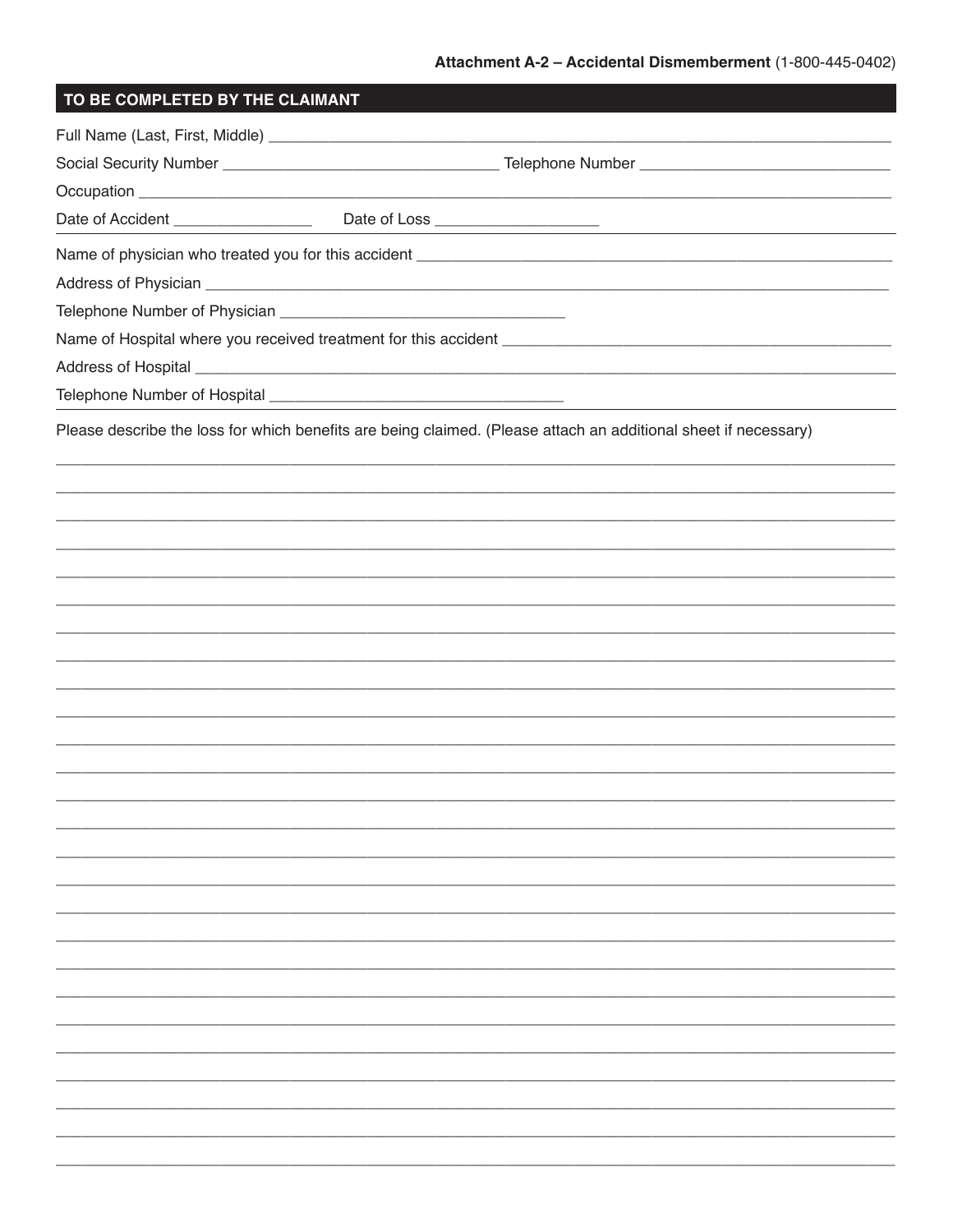| TO BE COMPLETED BY THE ATTENDING PHYSICIAN FOR ACCIDENTAL DISMEMBERMENT                                                                                                                                                                                                                                                                                                           |                                                                                                      |                  |                                                                                                                                                                                                                                           |  |
|-----------------------------------------------------------------------------------------------------------------------------------------------------------------------------------------------------------------------------------------------------------------------------------------------------------------------------------------------------------------------------------|------------------------------------------------------------------------------------------------------|------------------|-------------------------------------------------------------------------------------------------------------------------------------------------------------------------------------------------------------------------------------------|--|
|                                                                                                                                                                                                                                                                                                                                                                                   |                                                                                                      |                  |                                                                                                                                                                                                                                           |  |
|                                                                                                                                                                                                                                                                                                                                                                                   | Date of Accident Causing Loss ___________________________ Date First Consulted _____________________ |                  |                                                                                                                                                                                                                                           |  |
|                                                                                                                                                                                                                                                                                                                                                                                   |                                                                                                      |                  |                                                                                                                                                                                                                                           |  |
|                                                                                                                                                                                                                                                                                                                                                                                   |                                                                                                      |                  |                                                                                                                                                                                                                                           |  |
| Describe Accident <b>Learn Communication</b> and a control of the Accident Communication and a control of the Accident                                                                                                                                                                                                                                                            |                                                                                                      |                  |                                                                                                                                                                                                                                           |  |
|                                                                                                                                                                                                                                                                                                                                                                                   |                                                                                                      |                  |                                                                                                                                                                                                                                           |  |
| Is condition arising out of employment? $\Box$ Yes                                                                                                                                                                                                                                                                                                                                | $\Box$ No                                                                                            |                  |                                                                                                                                                                                                                                           |  |
| Please indicate where the amputation occurred using the illustration below:                                                                                                                                                                                                                                                                                                       |                                                                                                      |                  | the control of the control of the control of the control of the control of the control of the control of the control of the control of the control of the control of the control of the control of the control of the control<br>Remarks: |  |
|                                                                                                                                                                                                                                                                                                                                                                                   |                                                                                                      |                  |                                                                                                                                                                                                                                           |  |
| <b>RIGHT</b>                                                                                                                                                                                                                                                                                                                                                                      | <b>LEFT</b>                                                                                          | RIGHT            | LEFT                                                                                                                                                                                                                                      |  |
| If loss is speech, is loss total and irreversible? $\Box$ Yes $\Box$ No<br>If loss is hearing, is loss in both ears? $\Box$ Yes $\Box$ No<br>Is loss total and irrecoverable? $\Box$ Yes $\Box$ No                                                                                                                                                                                |                                                                                                      | (Attach records) | (Please attach audiograms and office notes)                                                                                                                                                                                               |  |
| If loss is vision please provide the following:                                                                                                                                                                                                                                                                                                                                   |                                                                                                      |                  |                                                                                                                                                                                                                                           |  |
| <b>Uncorrected</b>                                                                                                                                                                                                                                                                                                                                                                | <b>Corrected</b>                                                                                     |                  |                                                                                                                                                                                                                                           |  |
| 0.D.                                                                                                                                                                                                                                                                                                                                                                              | 0.D.                                                                                                 |                  |                                                                                                                                                                                                                                           |  |
| $0.5.$ $\qquad \qquad$                                                                                                                                                                                                                                                                                                                                                            | O.S.                                                                                                 |                  |                                                                                                                                                                                                                                           |  |
| If the injury necessitated removal of either or both eyes, give date of removal _____<br>Vision can be restored in whole or in part by: $\square$ Lenses $\square$ Treatment $\square$ Operation $\square$ Not restorable<br>If by operation, do you recommend it? $\square$ Yes $\square$ No<br>Date corrected vision was irrecoverably reduced to 20/200 or less ______________ |                                                                                                      |                  |                                                                                                                                                                                                                                           |  |
| In your opinion, was the loss caused by an accident independent of all other causes? $\Box$ Yes $\Box$ No                                                                                                                                                                                                                                                                         |                                                                                                      |                  |                                                                                                                                                                                                                                           |  |
| In your opinion, was the loss caused in any way by illness or disease? $\square$ Yes $\square$ No                                                                                                                                                                                                                                                                                 |                                                                                                      |                  |                                                                                                                                                                                                                                           |  |
|                                                                                                                                                                                                                                                                                                                                                                                   |                                                                                                      |                  |                                                                                                                                                                                                                                           |  |
| List names of other physicians who treated insured for this or a contributory condition:                                                                                                                                                                                                                                                                                          |                                                                                                      |                  |                                                                                                                                                                                                                                           |  |
|                                                                                                                                                                                                                                                                                                                                                                                   |                                                                                                      |                  |                                                                                                                                                                                                                                           |  |
|                                                                                                                                                                                                                                                                                                                                                                                   |                                                                                                      |                  |                                                                                                                                                                                                                                           |  |
|                                                                                                                                                                                                                                                                                                                                                                                   |                                                                                                      |                  |                                                                                                                                                                                                                                           |  |
| PLEASE ATTACH COPIES OF OFFICE NOTES RELATED TO THIS INJURY                                                                                                                                                                                                                                                                                                                       |                                                                                                      |                  |                                                                                                                                                                                                                                           |  |
|                                                                                                                                                                                                                                                                                                                                                                                   |                                                                                                      |                  |                                                                                                                                                                                                                                           |  |
|                                                                                                                                                                                                                                                                                                                                                                                   |                                                                                                      |                  |                                                                                                                                                                                                                                           |  |
| Physician's Address (Number and Street, City/Town, State, Zip Code) [19] The Commonwere Content of the Content                                                                                                                                                                                                                                                                    |                                                                                                      |                  |                                                                                                                                                                                                                                           |  |
|                                                                                                                                                                                                                                                                                                                                                                                   |                                                                                                      |                  |                                                                                                                                                                                                                                           |  |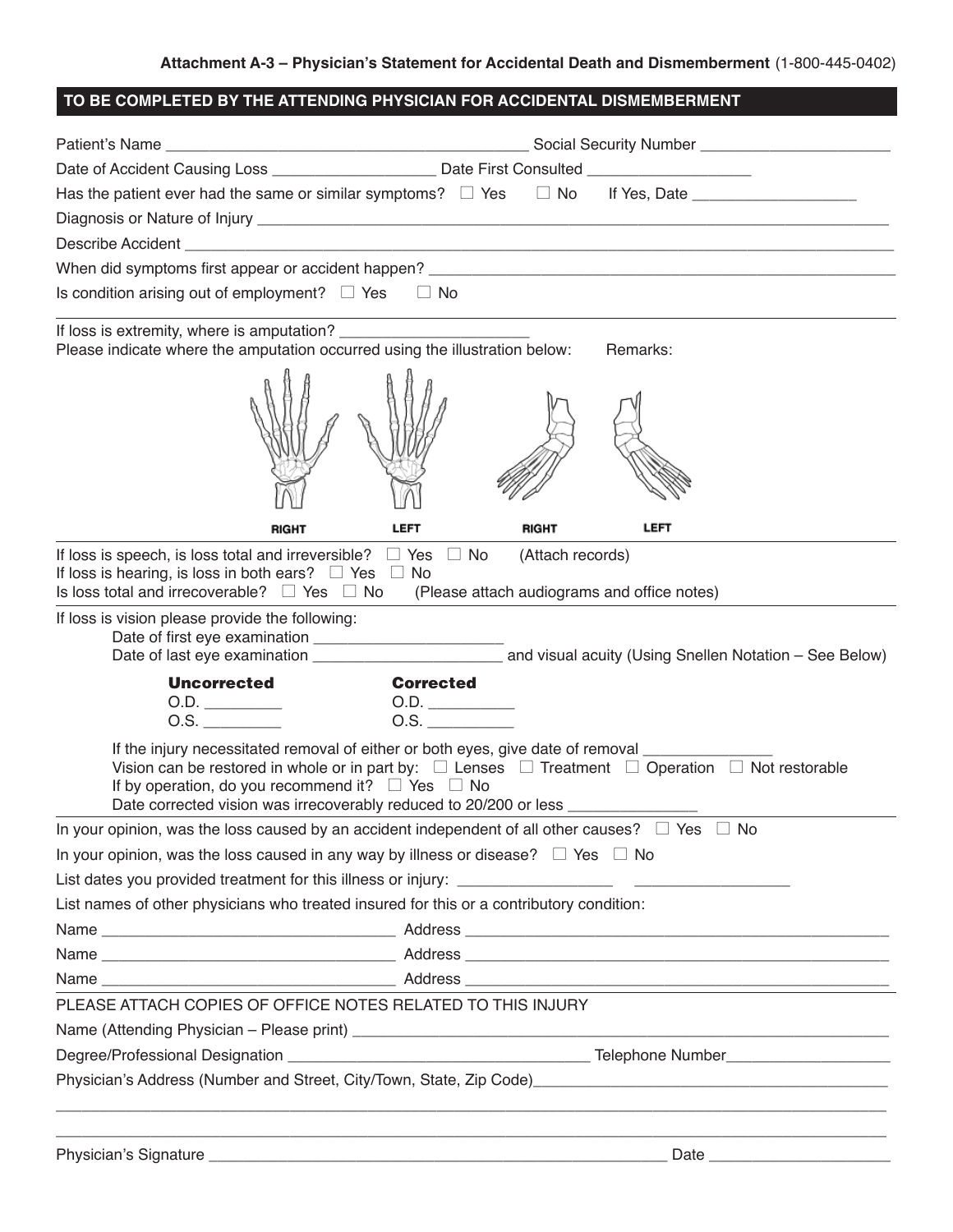### **Attachment B-1 – Accelerated Benefit Claimant Statement** (1-800-445-0402)

| Describe how and where injury occurred or describe the first symptoms of your illness and nature of illness.                                                                                                                         |
|--------------------------------------------------------------------------------------------------------------------------------------------------------------------------------------------------------------------------------------|
|                                                                                                                                                                                                                                      |
|                                                                                                                                                                                                                                      |
|                                                                                                                                                                                                                                      |
| Date you were first treated for your illness or injury _________________________<br>List all those that treated you for your illness or injury                                                                                       |
|                                                                                                                                                                                                                                      |
| Physician Address <b>Lawrence and Contract Contract and Contract Contract Contract Contract Contract Contract Contract Contract Contract Contract Contract Contract Contract Contract Contract Contract Contract Contract Contra</b> |
|                                                                                                                                                                                                                                      |
|                                                                                                                                                                                                                                      |

Have you ever had the same or similar condition in the past?  $\;\;\sqcup\;$  Yes  $\;\;\sqcup\;$  No (If yes, please attach Physician/Hospital information)

### **Special Notice to Minnesota Claimants:**

Your authorization excludes the release of information about HIV (AIDS Virus) tests which were administered: (1) to a criminal offender or crime victim as a result of a crime that was reported to the police; (2) to a patient who received the services of emergency medical services personnel at a hospital or medical care facility; (3) to emergency medical personnel who were tested as a result of performing emergency medical services. The term "emergency medical personnel" includes individuals employed to provide pre-hospital emergency services; licensed police officers, fire-fighters, paramedics, emergency medical technicians, licensed nurses, rescue squad personnel, or other individuals who serve as volunteers of an ambulance service who provide emergency medical services; crime lab personnel, correctional guards, including security guards at the Minnesota security hospital who experience a significant exposure to an inmate who is transported to a facility for emergency medical care; and other persons who render emergency care and or assistance at the scene of an emergency, or while an injured person is being transported to receive medical care and who qualify under the good Samaritan law.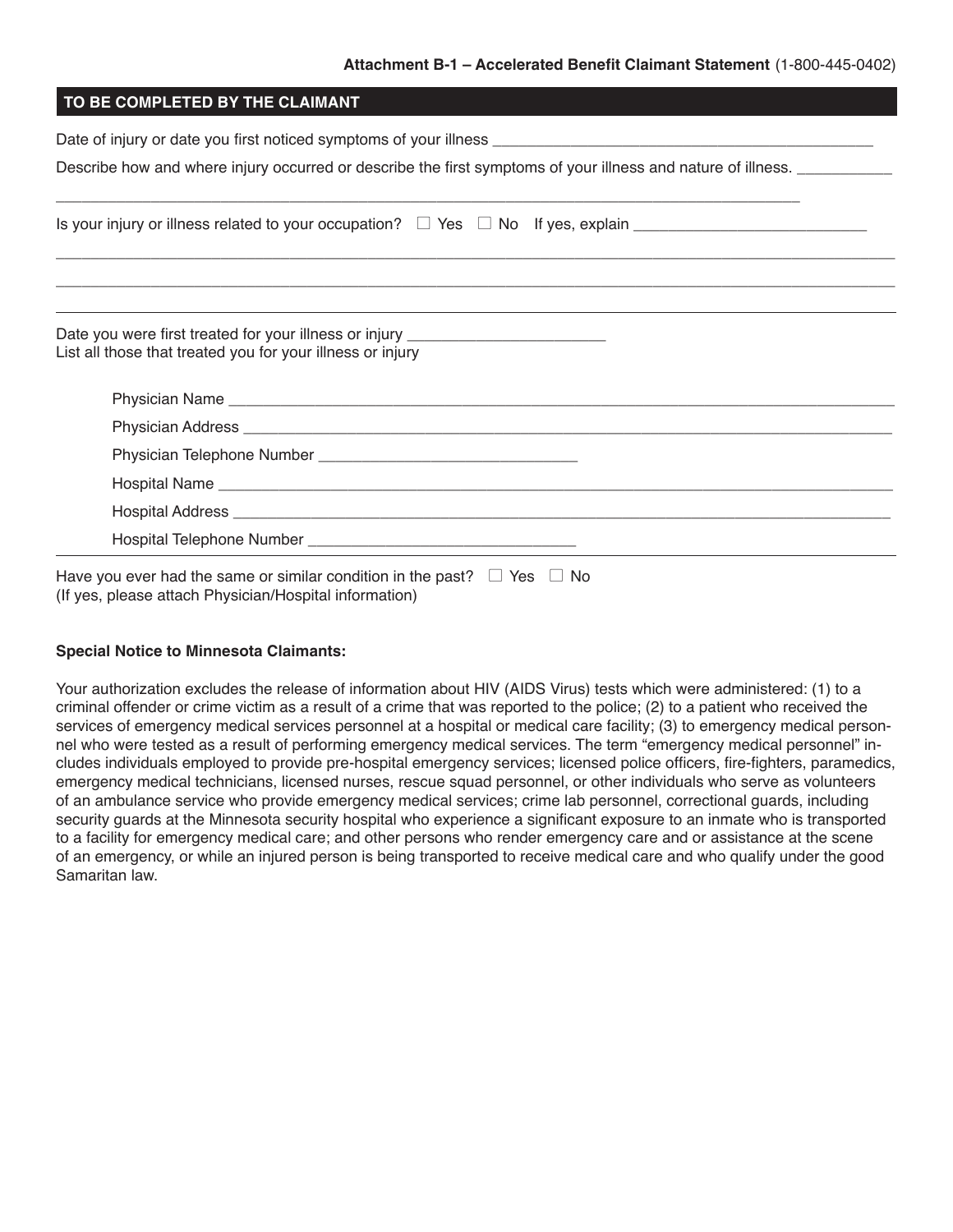## **Attachment B-2 – Accelerated Benefit – Attending Physician's Statement** (1-800-445-0402)

| Has patient ever had same or similar condition? $\Box$ Yes $\Box$ No |                                                                                                          |          |
|----------------------------------------------------------------------|----------------------------------------------------------------------------------------------------------|----------|
|                                                                      |                                                                                                          |          |
| Names and addresses of other treating physicians:                    |                                                                                                          |          |
|                                                                      |                                                                                                          |          |
|                                                                      |                                                                                                          |          |
| Date of Diagnosis _________________                                  |                                                                                                          |          |
| (Including any complications)                                        |                                                                                                          |          |
|                                                                      |                                                                                                          |          |
|                                                                      |                                                                                                          |          |
|                                                                      |                                                                                                          |          |
|                                                                      |                                                                                                          |          |
| Date of Last Examination _______________                             |                                                                                                          |          |
|                                                                      | During last 6 months, has patient: $\Box$ Recovered $\Box$ Improved $\Box$ Retrogressed $\Box$ Unchanged |          |
|                                                                      | Is patient: $\Box$ Ambulatory $\Box$ Bed Confined $\Box$ House Confined $\Box$ Hospital Confined         |          |
|                                                                      |                                                                                                          |          |
|                                                                      |                                                                                                          |          |
| Functional Capacity (American Heart Association)                     |                                                                                                          |          |
| $\Box$ Class 1 (no limitation)                                       | $\Box$ Class 3 (marked limitation)                                                                       |          |
| $\Box$ Class 2 (slight limitation)                                   | $\Box$ Class 4 (complete limitation)                                                                     |          |
| Therapeutic Class (Activity)                                         |                                                                                                          |          |
| $\Box$ A. (No restrictions)                                          | $\Box$ C. (moderate restrictions)                                                                        |          |
| B. (slight restrictions)                                             | D. (marked restrictions)                                                                                 |          |
|                                                                      | $\square$ E. (complete restrictions)                                                                     |          |
| What is the estimated life expectancy?                               |                                                                                                          |          |
| $\Box$ Less than 6 months                                            |                                                                                                          |          |
| $\Box$ 6 – 12 months                                                 |                                                                                                          |          |
| $\Box$ 12 – 24 months                                                |                                                                                                          |          |
| $\Box$ Greater than 24 months                                        | <u> 1989 - Johann Stoff, amerikansk politiker (d. 1989)</u>                                              |          |
|                                                                      |                                                                                                          |          |
|                                                                      |                                                                                                          |          |
|                                                                      |                                                                                                          |          |
|                                                                      |                                                                                                          |          |
|                                                                      |                                                                                                          | Zip Code |
|                                                                      |                                                                                                          |          |

Unum is a registered trademark and marketing brand of Unum Group and its insuring subsidiaries.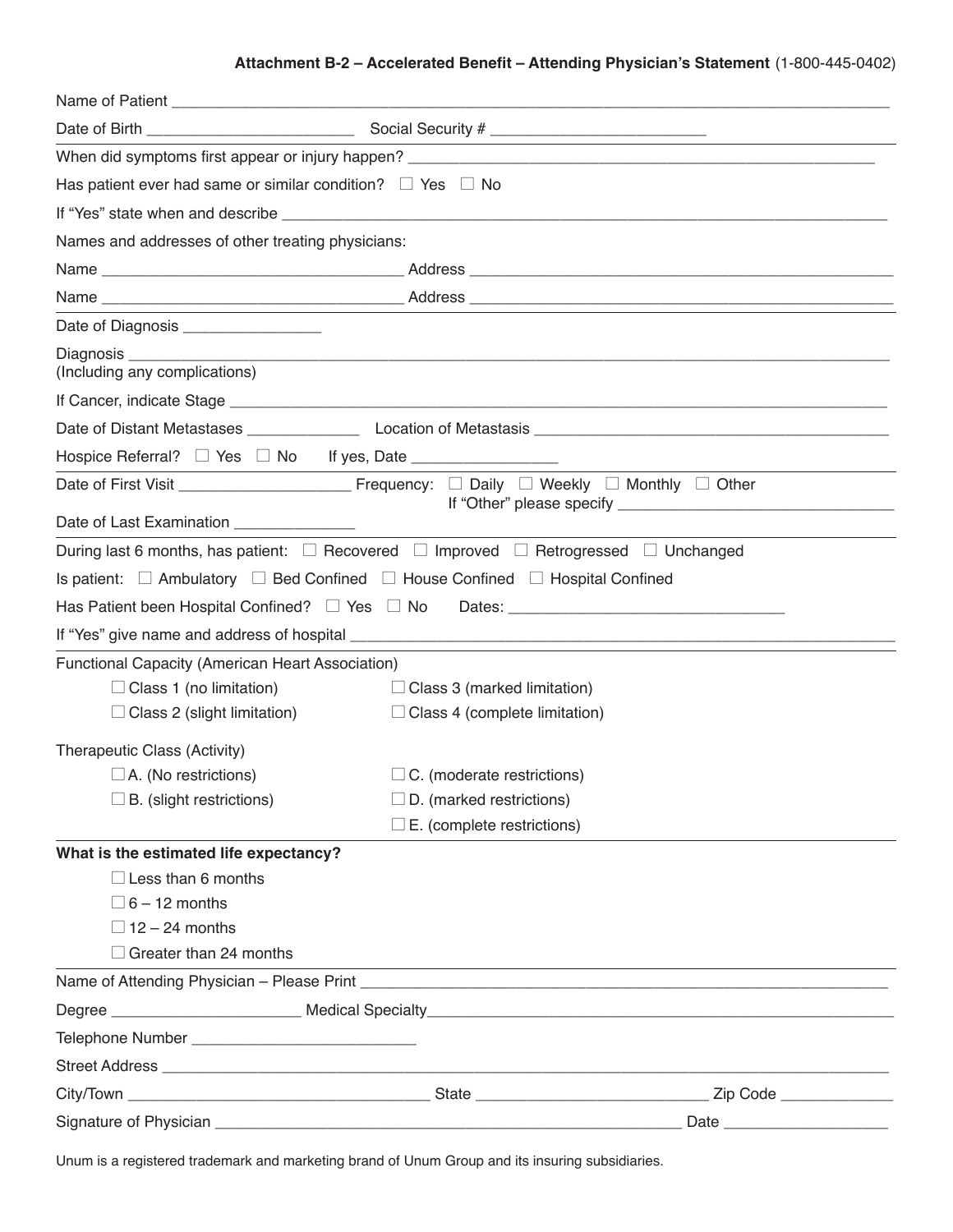

**NOTE:** The Health Insurance Portability and Accountability Act (HIPAA) requires that we obtain this authorization from you. You are not required to sign the authorization, but if you do not, we may not be able to evaluate or administer your claim(s). Please sign and return this authorization to the address above.

# **AUTHORIZATION For Life or Accidental Death Claim**

I authorize any health care provider including, but not limited to, any health care profes- sional, hospital, clinic, laboratory, pharmacy, emergency medical service agency, or other medically related facility or service; medical examiner's office; coroner's office; health plan;<br>rehabilitation professional; vocational evaluator; insurer; reinsurer; insurance service provider; third party administrator; producer; government organization; law enforcement agen-cy; consumer reporting agency; and employer that has (1) information about the health, death, financial or credit history, earnings, employment history, or other insurance claims and benefits, or (2) blood, urine or other specimens of \_\_\_\_\_\_\_\_\_\_\_\_\_\_\_\_\_\_(print name of deceased) to disclose any and all of this information and specimens to persons who administer claims for Unum, its insurance subsidiaries\* and duly authorized representatives ("Unum"). Information about the deceased may include, but is not limited to, autopsy reports and findings, laboratory test results and findings, toxicology results, police reports, accident reports, or incident reports of any kind. Health information about the deceased may relate to any disorder of the immune system including, but not limited to, HIV and AIDS; use of drugs and alcohol; and mental and physical history, condition, advice or treat- ment, but does not include psychotherapy notes.

I understand that any information Unum obtains pursuant to this authorization will be used for evaluating and administering the claim(s). I further understand that the information is subject to redisclosure and might not be protected by certain federal regulations governing the privacy of health information.

This authorization is valid for two (2) years from the date below, or the duration of the claim, whichever period is shorter. A photographic or electronic copy of this authorization is as valid as the original. I understand I am entitled to receive a copy of this authorization.

I may revoke this authorization in writing at any time except to the extent Unum has re-<br>lied on the authorization prior to notice of revocation or has a legal right to contest a claim<br>under the policy or the policy itself rization, Unum may not be able to evaluate or administer my claim(s) and this may be the basis for denying my claim(s). I may revoke this authorization by sending written notice to the address above.

Signature of Claimant (or Other Person Authorized (Date Signed) to Act on Behalf of Deceased)

\_\_\_\_\_\_\_\_\_\_\_\_\_\_\_\_\_\_\_\_\_\_\_\_\_\_\_\_\_\_\_\_\_\_\_\_\_\_\_\_\_ \_\_\_\_\_\_\_\_\_\_\_\_\_\_\_\_\_\_\_\_\_\_\_ (Print Name) (Social Security Number)

I, \_\_\_\_\_\_\_\_\_\_\_\_\_\_\_\_\_\_\_\_\_\_\_, signed on behalf of the claimant as the claimant's personal representative. If Power of Attorney Designee, Guardian, or Conservator, please attach a copy of the document granting authority.

\* This authorization is valid for the following Unum insurance subsidiaries: Unum Life In-<br>surance Company of America, Provident Life and Accident Insurance Company, and The Paul Revere Life Insurance Company.

879-68-AUTH-1 (8/07)